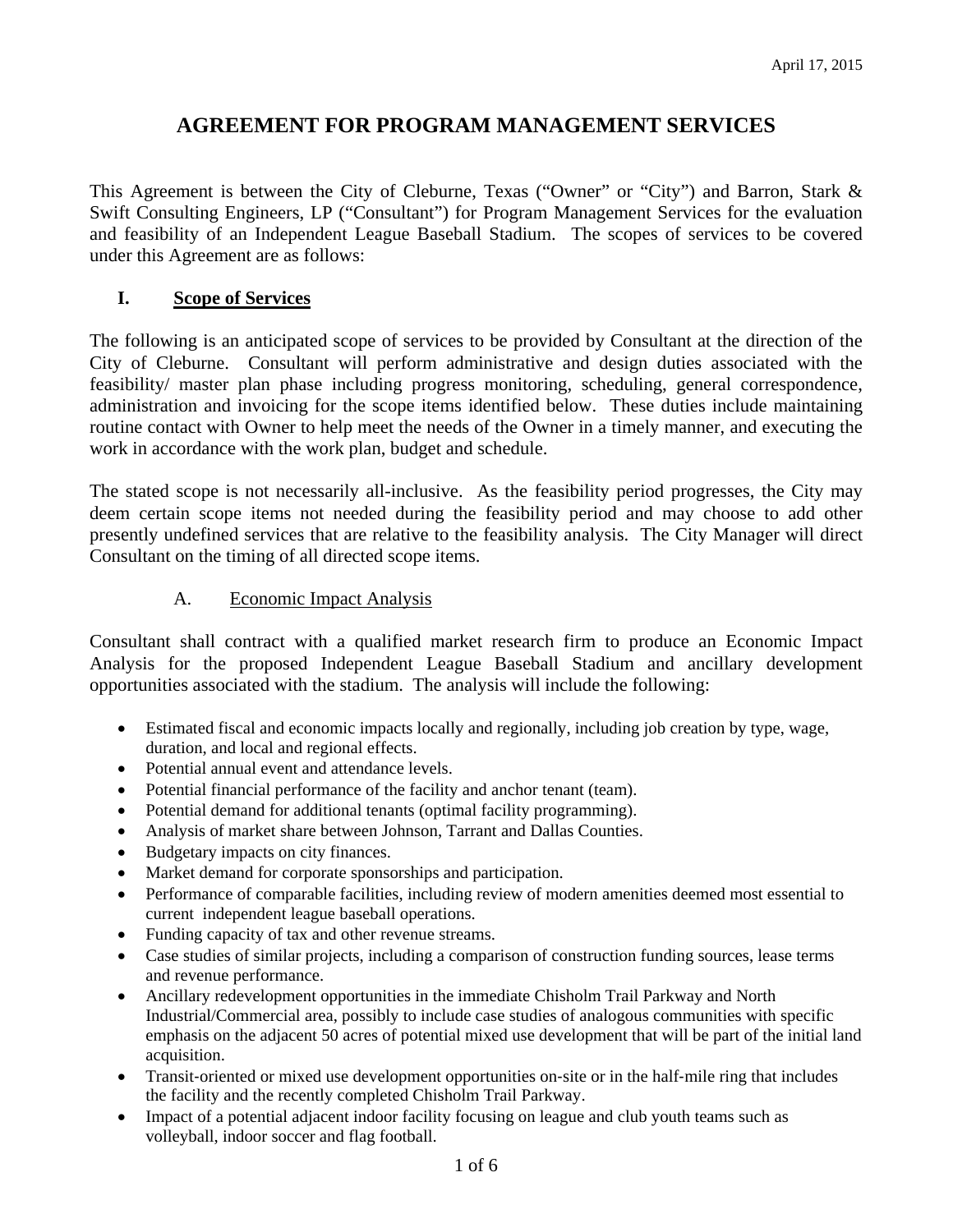## B. Preliminary Master Plan

Prepare a Preliminary Master Plan for the stadium and associated 75 acres currently projected as the initial land acquisition. Services under this scope item would include.

- In conjunction with the Development Team, prepare a draft master plan for the overall 75 acres including independent league baseball facility, indoor club sports facility, retail, commercial and restaurant space.
- Evaluate traffic circulation within and adjacent to the project.
- Evaluate off-site utility requirements (size & route) that will be required for the project.
- Evaluate storm water detention requirements for the project.
- Evaluate parking requirements for the project including shared use for certain uses.
- Develop preliminary budgets for site development infrastructure.
- Provide a rendered copy of the Preliminary Master Plan for public dissemination.
- Provide an animated fly-over of the Preliminary Master Plan for marketing purposes and public dissemination.

## C. Sports Architect

Upon completion of the Economic Impact Analysis, Consultant will contract with a sport facility specialist architect for input and specific programming needs for an independent league baseball facility. A Request for Proposal will be formulated for review with the Development Team and distributed to qualified firms. Consultant, in conjunction with the Development Team and the City of Cleburne, will select the firm for the sports architect role and coordinate finalization of the Master Plan. The sports architect's scope will include:

- Programming based upon results and recommendations of the Economic Impact Analysis.
- Sightline studies.
- Public and private vehicular circulation studies.
- Pedestrian circulation within the proposed facility and around the proposed facility with emphasis on "walkable" access to adjacent commercial developments.
- Massing and elevation studies to determine appropriate architectural aesthetic for the proposed development in conjunction with the Cleburne Railroaders brand.
- Review and adjustment of Preliminary Master Plan with emphasis on macro-circulation and community identity.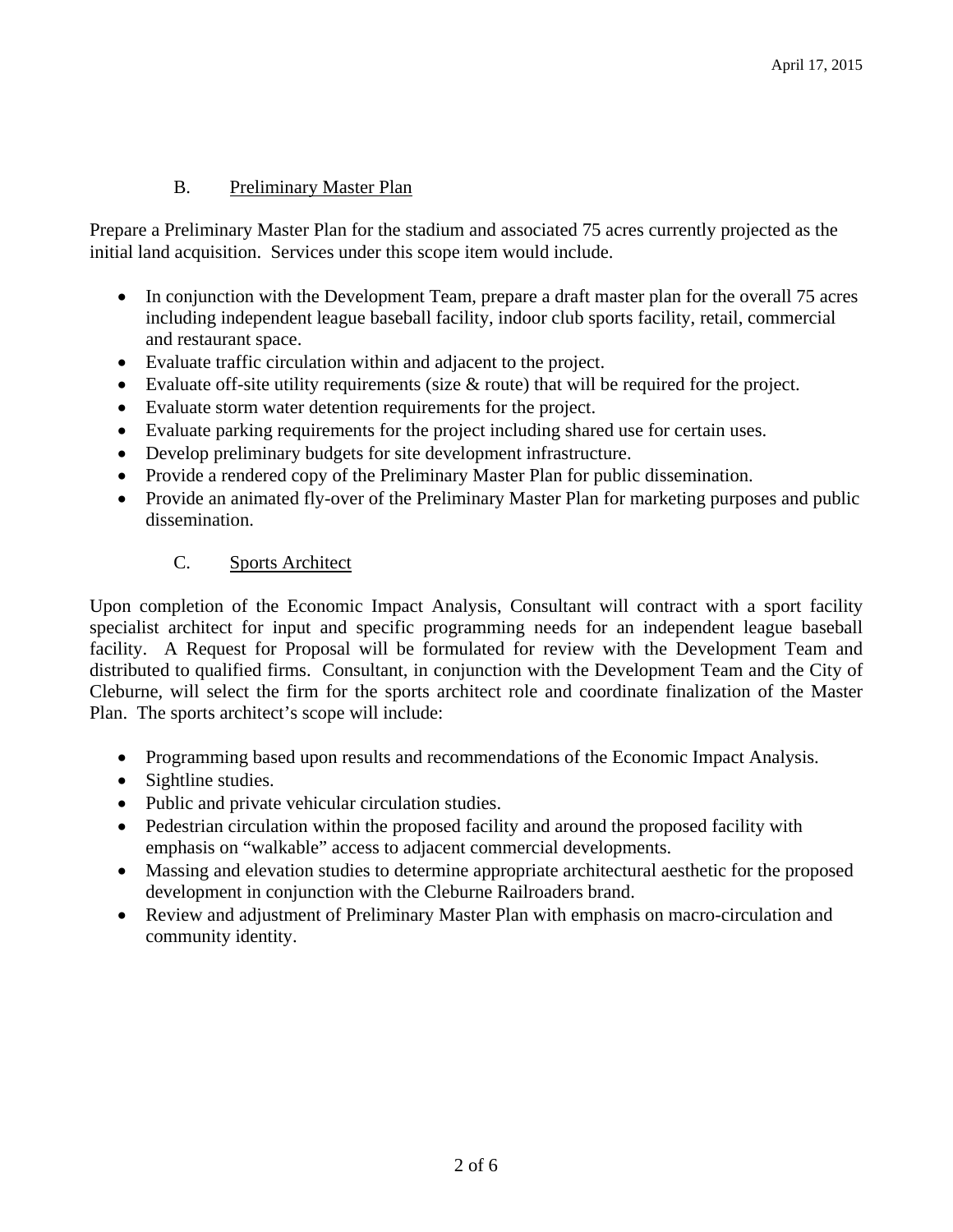## **II. Compensation**

Consultant will be compensated on a time and material basis for work performed under this Agreement. Hourly billing rates for the various classes of Consultant's employees will be in accordance with the attached hourly rate schedule.

Total Compensation under this Agreement shall not exceed \$97,500.00 without prior written approval by the City.

Billing shall be on a monthly basis for work completed to date with payment due the  $20<sup>th</sup>$  of the month following invoice date. Travel within Johnson, Tarrant, and Dallas County to perform the work is considered subsidiary to the hourly rate and not billed as a reimbursable expense. Reproduction cost of plans and similar materials are billed at direct cost with 5% administrative markup.

#### **III. Schedule**

The projected schedule for completion of the scope of services outlined herein is included as an attachment. The schedule provided also includes project time line through beginning of stadium construction.

#### **IV. Design and Construction Phase Services**

This Agreement does not include the design or construction of specific improvements, but is limited to the feasibility phase scope outlined in Article I above.

#### **V. Obligations of Consultant**

Consultant represents to Owner that Consultant is duly licensed and registered in the State of Texas to offer and provide the professional architectural and engineering services enumerated in this Agreement.

Consultant agrees to maintain the following levels of insurance in affect for the duration of the Agreement:

Commercial General Liability \$1,000,000 each occurrence \$2,000,000 aggregate

Automobile Liability \$1,000,000 combined single limit

Worker's Compensation Statutory limits

Professional Liability \$1,000,000 general aggregate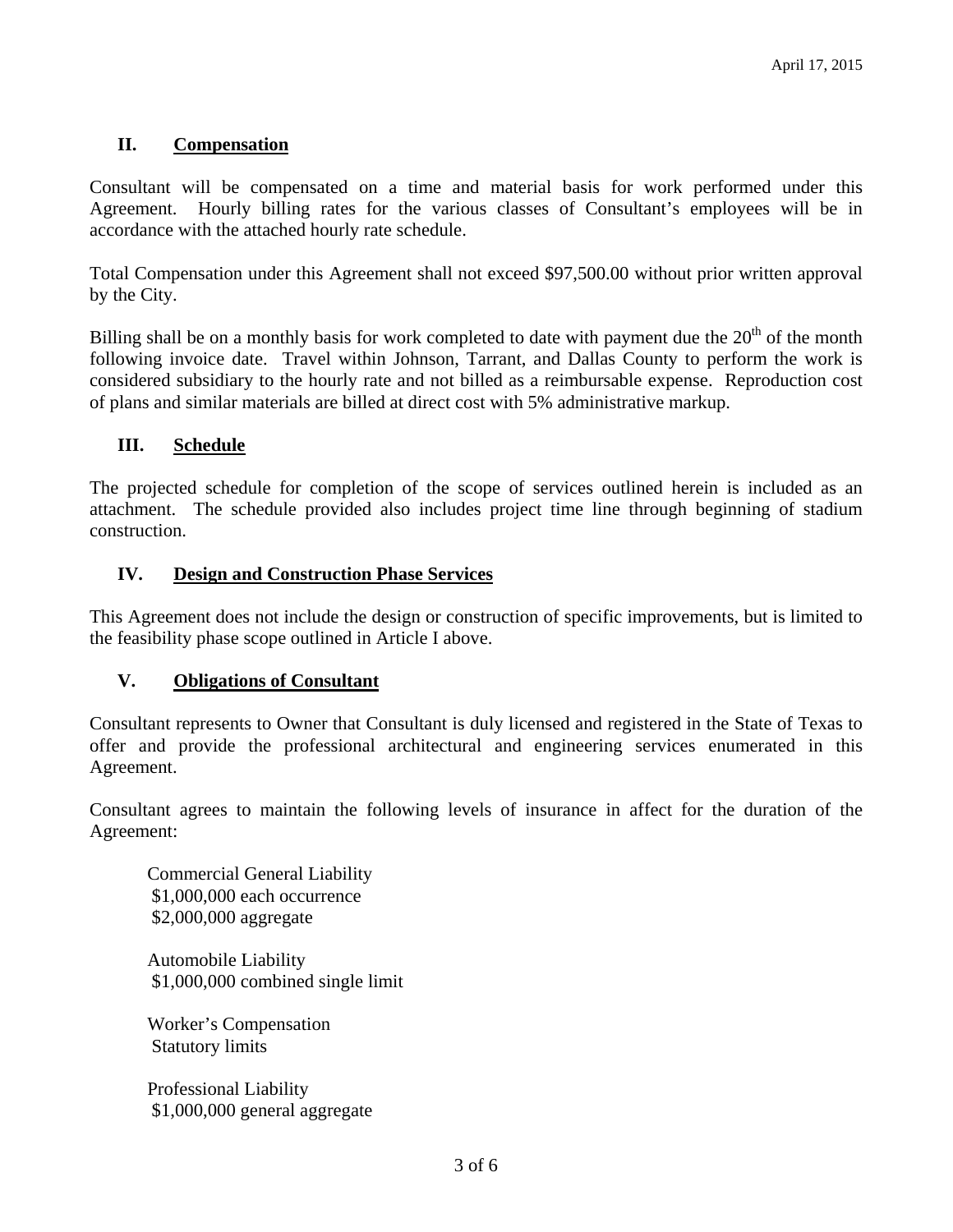Consultant will function as in independent consultant to Owner with respect to this Agreement and not as a subcontractor, agent, or employee of Owner.

Consultant will proceed with scope of services enumerated herein upon receipt of a fully executed original of this Agreement from Owner.

## **VI. Obligations of Owner**

Owner will make available to Consultant all pertinent data in Owner's possession relative to the work to be performed under this Agreement including maps, surveys, and ownership data and existing utility records. Consultant may rely on the accuracy of this data unless specifically advised otherwise.

Owner will make its facilities available and accessible to Consultant if required for the performance of Consultant's services under this Agreement.

Owner will provide timely review of progress submittals made by Consultant under this Agreement.

This Agreement gives no rights or benefits to anyone other than Owner and Consultant. There are no third party beneficiaries.

The scope of services enumerated herein does not include cost of Consultant for required or requested assistance in litigation brought by third parties in response to the Project. In the event Owner requests such services, those services will be provided by Consultant as "Additional Services" on a time and material basis in accordance with Consultant's then current hourly rate schedule.

All work products resulting from this Agreement, whether in hard copy or electronic form, are instruments of service for the Project, whether completed or not. Change or alteration by others acting through or on behalf of Owner of any such instruments of service without written permission of Consultant will be at Owner's sole risk. Owner represents the instruments of service contemplated herein are specifically for the Project as defined herein and are not to be reused for similar projects without Consultant's written authorization.

## **VII. Termination**

This Agreement may be terminated by either Owner or Consultant for convenience on 10 days written notice. This Agreement may also be terminated by either Owner or Consultant for cause if either party fails to substantially perform their obligations hereunder and does not commence correction of such non-performance within five (5) days written notice.

In the event this Agreement is terminated for the convenience of Owner, Consultant will be paid for fees earned up to and including the point of termination as well as reasonable termination expenses incurred by Consultant for archiving and documenting the work at the time of termination.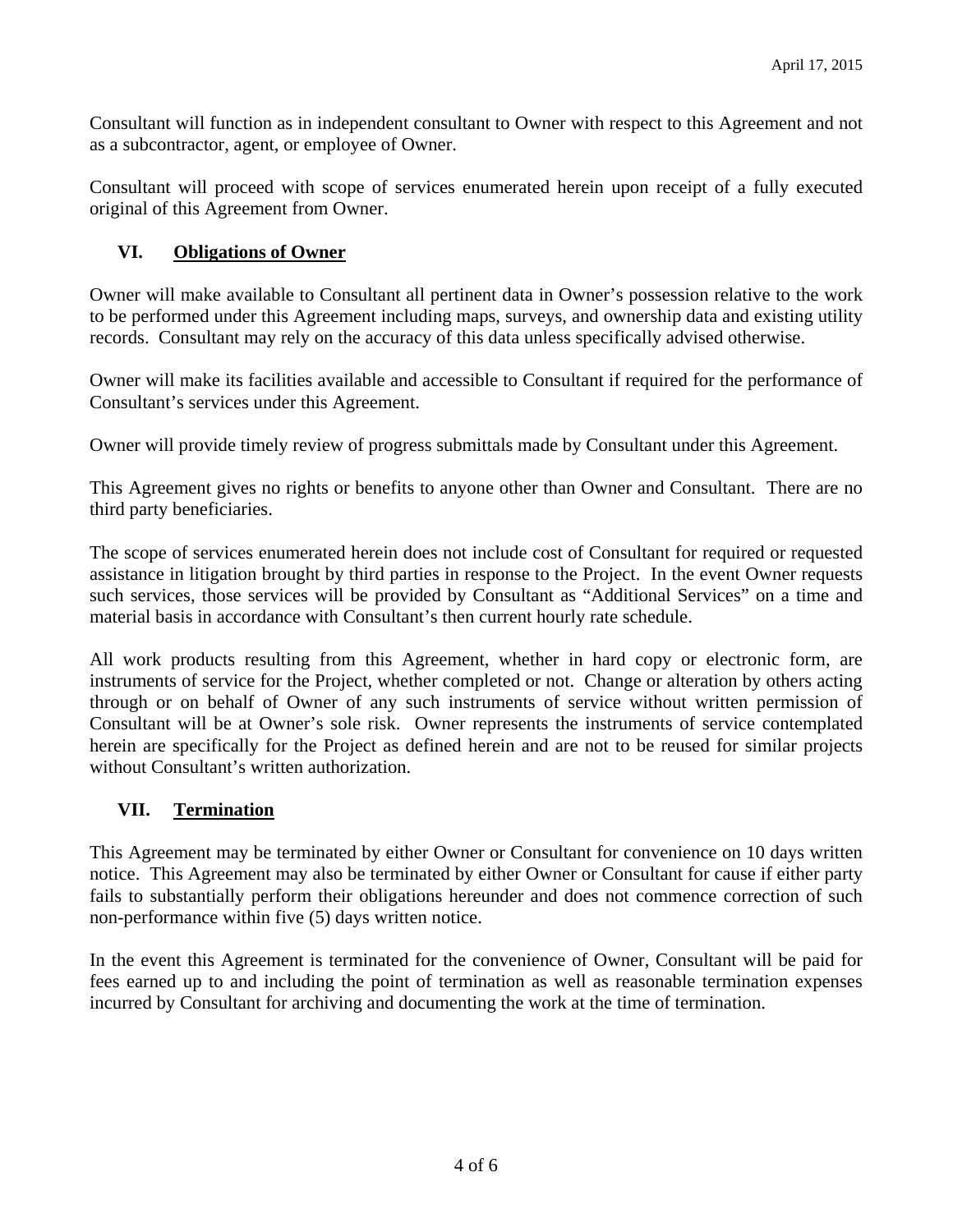#### **VIII. Venue and Arbitration**

This Agreement will be governed by the laws of the State of Texas with respect to validity, interpretation, performance and all claims related to it. The venue for any litigation related to this Agreement shall be Johnson County, Texas. Claims, disputes and other matters in question which are not resolved by mediation shall be decided by arbitration which, unless the parties mutually agree otherwise, shall be in accordance with the Construction Industry Arbitration Rules of the American Arbitration Association. The demand for arbitration shall be filed in writing with the other party to this Agreement and with the American Arbitration Association.

#### **IX. Entire Agreement**

This Agreement, including any attachments, constitutes the entire agreement, supersedes all prior written or oral understanding, and may only be changed by a written amendment executed by both parties.

#### **X. Additional Services**

In the event additional services are requested by Owner outside the scope of this Agreement, Consultant shall provide requested additional service by lump sum addendum to the Agreement if the scope can be defined or on a time and material basis in accordance with the attached hourly rate schedule. Consultant shall not commence any additional services without written authorization from Owner.

EXECUTED as of the date written below.

## *OWNER: City of Cleburne, Texas*

By: City Manager

City Secretary

## \_\_\_\_\_\_\_\_\_\_\_\_\_\_\_\_\_\_\_\_\_\_\_\_\_\_\_\_\_\_\_\_ Date: \_\_\_\_\_\_\_\_\_\_\_\_\_\_\_\_

Attest: \_\_\_\_\_\_\_\_\_\_\_\_\_\_\_\_\_\_\_\_\_\_\_\_\_\_ Date: \_\_\_\_\_\_\_\_\_\_\_\_\_\_\_\_

\_\_\_\_\_\_\_\_\_\_\_\_\_\_\_\_\_\_\_\_\_\_\_\_\_\_\_\_\_\_\_\_\_ Date: \_\_\_\_\_\_\_\_\_\_\_\_\_\_\_\_\_\_

*CONSULTANT: Barron, Stark & Swift Consulting Engineers, LP*

By: Charles F. Stark, PE, RPLS Managing Principal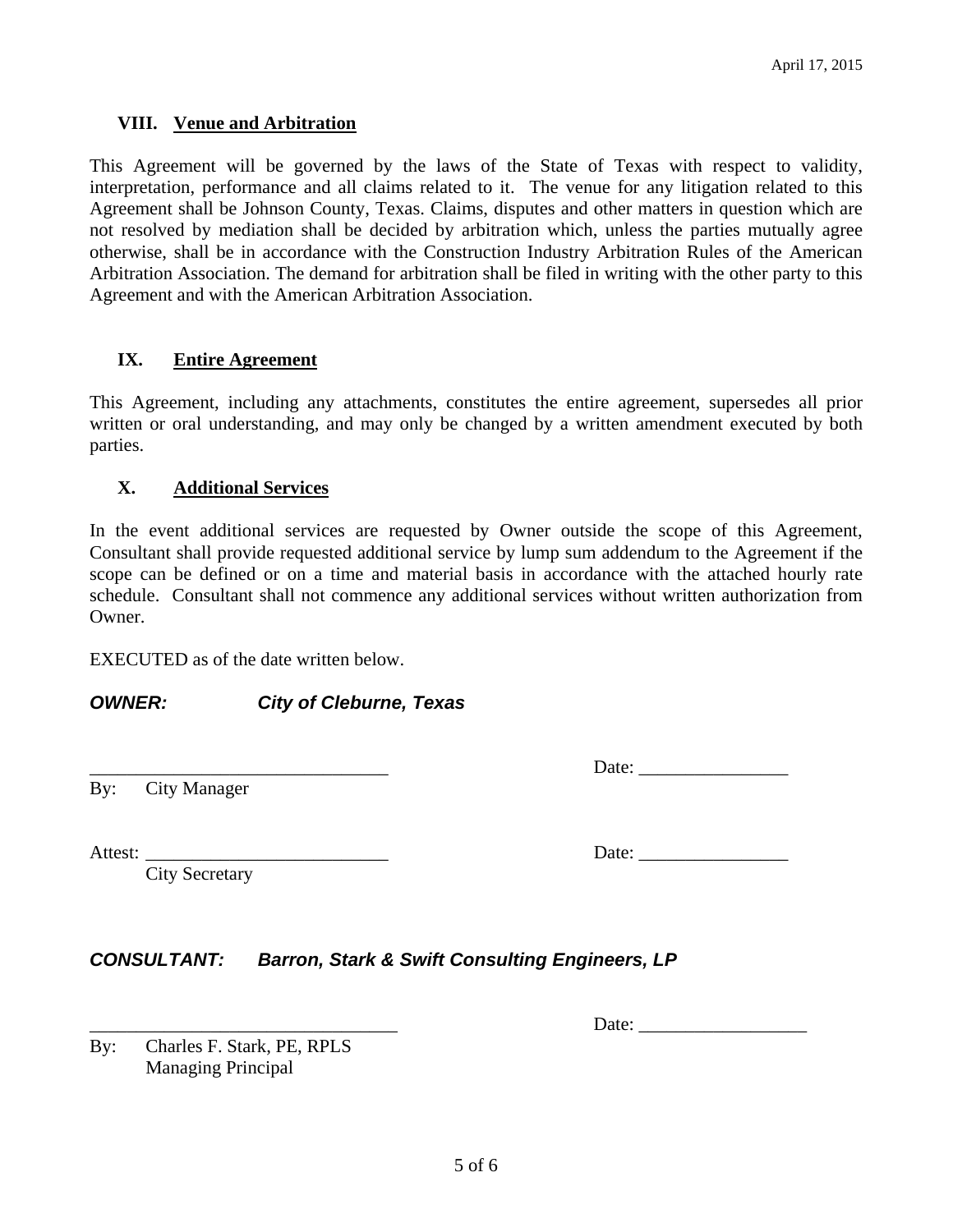

## *Barron·Stark·Swift Consulting Engineers, L.P. Standard Hourly Rates*

| Sr. Architect                                | \$200.00/ hour  |
|----------------------------------------------|-----------------|
| <b>Staff Architect</b>                       | \$150.00/ hour  |
| Sr. Engineer                                 | \$185.00/ hour  |
| <b>Registered Engineer</b>                   | \$145.00 / hour |
| <b>Registered Professional Land Surveyor</b> | \$135.00 / hour |
| Sr. Engineering Technician                   | \$110.00/ hour  |
| <b>Graduate Engineer</b>                     | \$90.00 / hour  |
| <b>Engineering Technician II</b>             | \$ 85.00 / hour |
| Clerical                                     | \$45.00/hour    |
| GPS Survey Crew - One Man                    | \$135.00 / hour |
| GPS Survey Crew - Two Man                    | \$150.00/ hour  |

Reimbursable expenses such as printing, reproduction, overnight delivery, and travel outside the Dallas Fort Worth Metroplex are billed at direct cost plus 5% administrative markup.